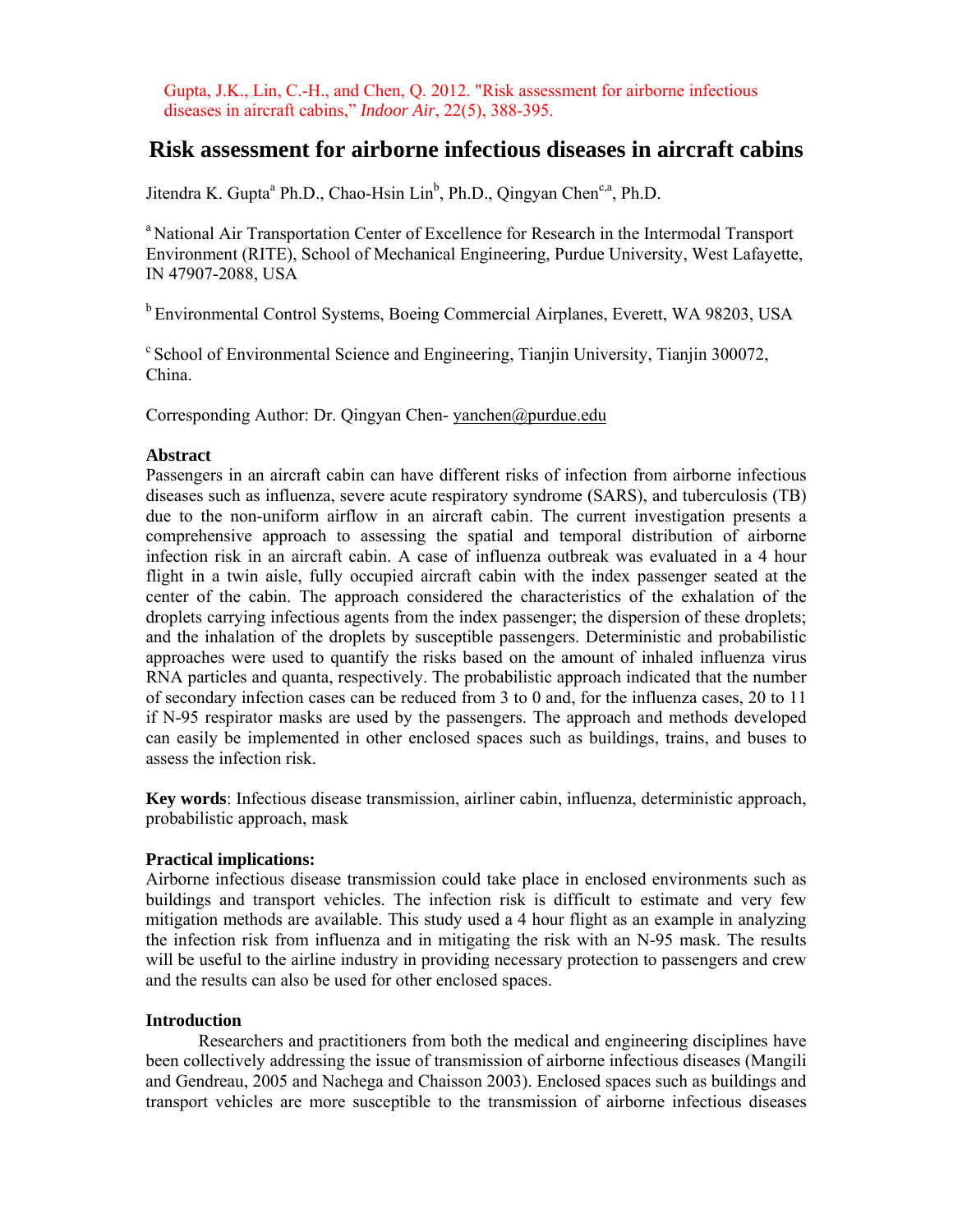than the outdoors due to the low air exchange rate and low sunlight (Houk et al. 1968 and Mangili and Gendreau, 2005). Among enclosed spaces, a greater risk of infection is possible in aircraft cabins due to the high occupant density and long exposure time. Some of the outbreaks of TB (Kenyon et al., 1996), influenza (Moser et al., 1979), SARS (Olsen et al., 2003), and norovirus transmission (Kirking et al., 2010) are alleged to have happened during air travel. The swine flu epidemic in 2009 also created a panic among air travelers and caught the attention of researchers (Khan et al., 2009). These transmissions could have happened through direct contact, indirect contact, droplets or airborne route. The infection spread to rows away from the infected person indicated the transmission to these places may have happened through airborne route (Olsen et al., 2003 and Kirking et al., 2010). Our studies were limited to the airborne route of transmission. With such a never ending series of airborne infectious diseases (TB, influenza, and flu) and the rapidly growing number of air passengers (800 million air passengers in 2010, US DOT 2011), it is essential to predict and mitigate the risk of infection from airborne infectious diseases in aircraft cabins.

The airborne disease transmission process starts from droplets carrying the infectious agents. These droplets are exhaled by an infected person through various respiratory exhalations (Cole and Cook, 1998). They then disperse in the enclosed environment and can be inhaled by susceptible fellow occupants. The droplet dispersion depends on the airflow in the cabin and the exhalation process. The airflow in the aircraft cabins is not uniform (Yan et al., 2009). The pulse release of infectious agents by the index passenger through coughing, breathing, or talking exhalations is transient (Gupta et al., 2009 and 2010). Therefore, the expiratory droplet distribution and the risk of infection in an aircraft cabin are not homogeneous and are temporal.

Walkinshaw (2010) predicted the risk of infection from influenza in an aircraft cabin. He quantified the amount of influenza virus ribonucleic (RNA) particles inhaled by the passengers assuming perfectly mixed and transient conditions. Ko et al. (2004) and Jones et al. (2009) used multizone models to quantify the risks based on the dose response model under steady and unsteady scenarios, respectively. Wan et al. (2009) performed detailed steady-state computational fluid dynamics (CFD) (Patankar, 1980) simulations and quantified the risk of infection from influenza in an aircraft cabin. Risks from inhalation and surface contact were quantified using the dose-response model. These studies accounted for either the spatial or the temporal variation of risk of infection in an aircraft cabin, but not both variations. Thus, it is necessary to develop methods to predict both the temporal and spatial distributions of the risks of airborne infection in an aircraft cabin.

To evaluate the risk of airborne infection, it is first necessary to quantify the amount of inhaled active infectious agents such as influenza virus or Mycobacterium. These infectious agents are carried by the exhaled droplets. Therefore, it is necessary to predict the distribution of the exhaled droplets in the cabin. The spatial and temporal distributions of the exhaled droplets can be predicted using experiments or CFD methods. Experiments are expensive and less flexible to change in the parameters. On the other hand, CFD models are flexible to change and, with recent developments, can accurately predict the dispersion of infectious agents (Zhang et al., 2009). Therefore, the current study developed an approach based on CFD methods to evaluate the spatial and temporal distributions of the risks from airborne infectious diseases.

#### **Research Methods**

The CFD simulation calculated the airflow, temperature distribution, humidity, evaporation, and dispersion of the exhaled droplets. A commercial CFD program, FLUENT (FLUENT, 2005), was used. To obtain these parameters, the CFD simulations needed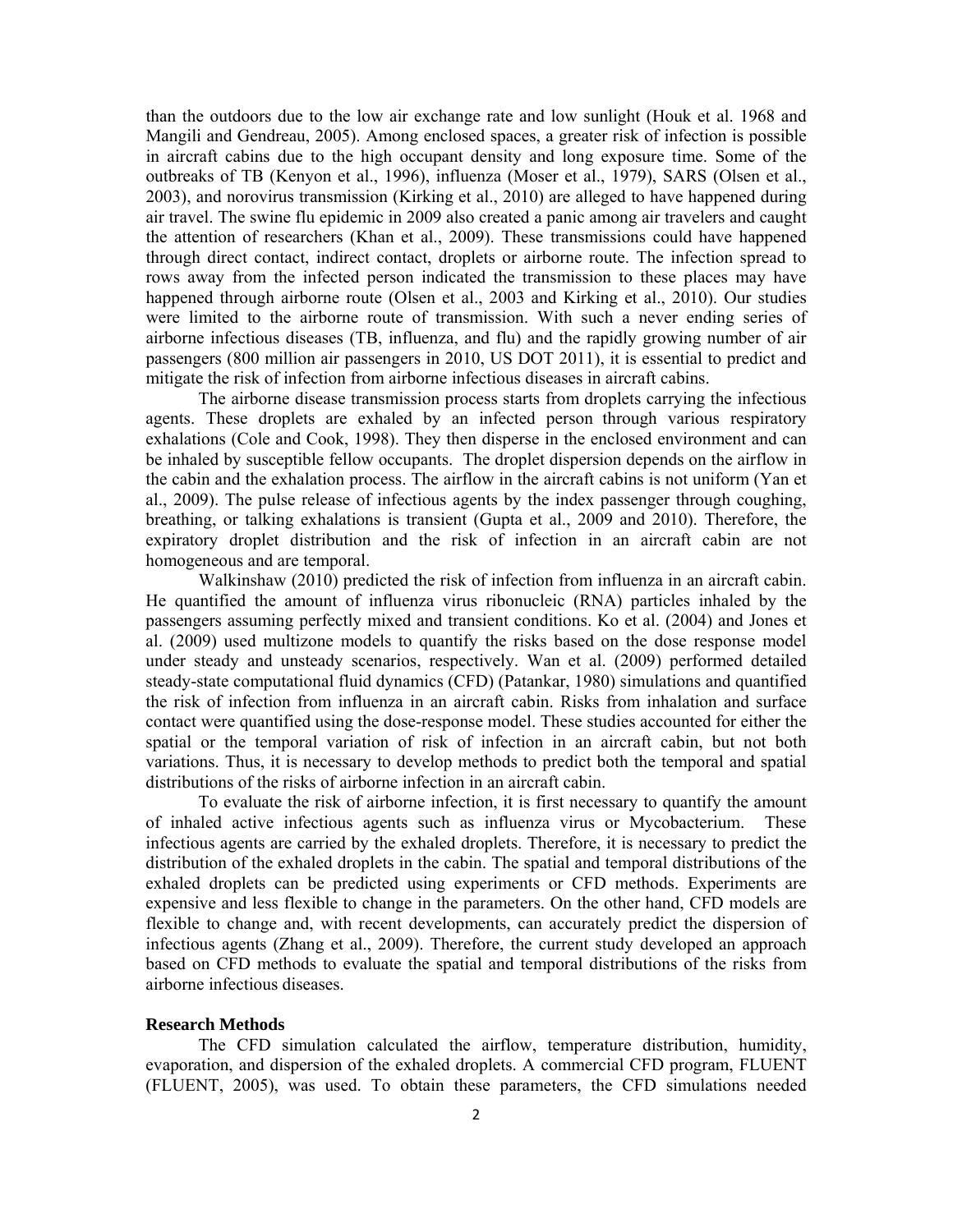information on the flow, temperature, humidity, and droplet content of the coughing from the index passenger. The flow, temperature, humidity, and droplet fate conditions at the aircraft cabin surfaces, cabin ventilation ports, passenger's body, and breathing of the passengers are also needed. Detailed information on all these conditions can be found in Gupta et al. (2011a). In particular, the coughing and breathing flow conditions were obtained from the experimental studies by Gupta et al. (2009 and 2010). They conducted experiments on human subjects to measure the flow of coughing and breathing. And they developed mathematical functions to characterize the flow rate from these exhalations/inhalations and the direction of the exhalation jets. Figures 1 (a) and (b) show the direction of the exhaled jet from the coughing and breathing (Gupta et al., 2009 and 2010).



*Figure 1. Visualization of exhaled jet from the (a) coughing (Gupta et al., 2009) and (b) breathing (Gupta et al., 2010) of a human subject.* 

These mathematical functions were used in the CFD simulations. The temperature and humidity information for the breathing and coughing was obtained from the studies by Hoppe (1980). The information on the droplet content of the coughing was obtained from the studies by Yang et al. (2007). Using this information, one can predict the dispersion of droplets exhaled from the coughing of an infected passenger (Gupta et al. 2011a) seated at the center of the cabin using CFD methods. Figure 2 shows the dispersion pattern of the exhaled droplets from coughing over a period of time. The nomenclature for the passenger can be found in Gupta et al., 2011a. The seat starts with A on the extreme left and ends at G extreme right. The rows are named from 1 to 7 in the order of sitting.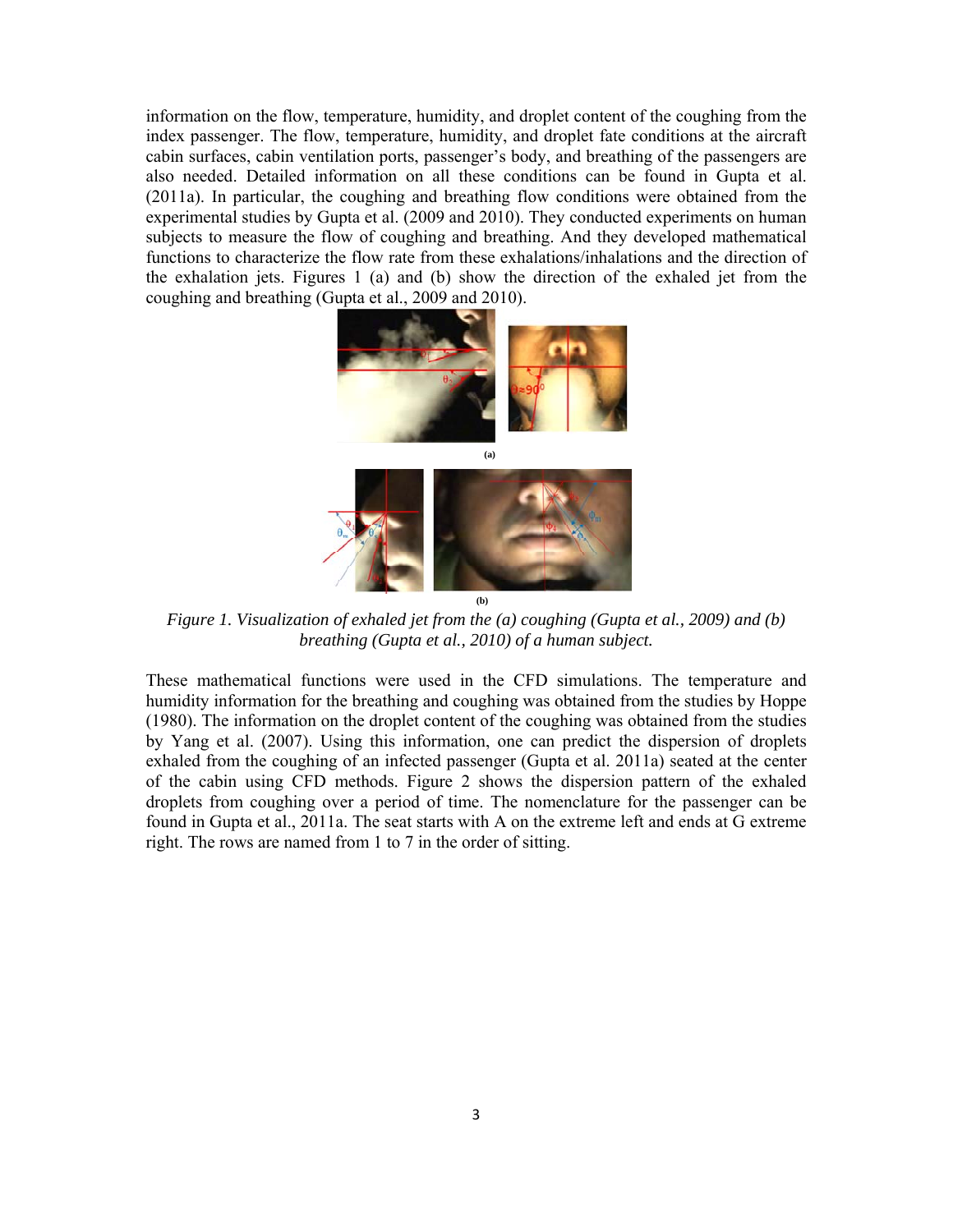

*Figure 2. Transport of exhaled droplets from the coughing of an index passenger seated in the center of the cabin section (Gupta et al., 2011a).* 

The CFD simulations are complex. It took 4 weeks of computational time over eight parallel processers to simulate 4 minutes of dispersion. Therefore, it is not practical to perform CFD simulations for realistic flight durations. Gupta et al. (2011b) developed methods to predict the distribution of droplets for a realistic flight time and for multiple exhalations from an index passenger. They observed that the amount of droplets reduced to about 10% of the amount exhaled within 3-4 minutes and that the distribution became almost homogeneous. Therefore, the droplet distribution in the cabin can be obtained using CFD methods for within 3-4 minutes after the exhalation and assuming perfectly mixed conditions beyond 4 minutes after the exhalation. They also pointed out that the droplet distribution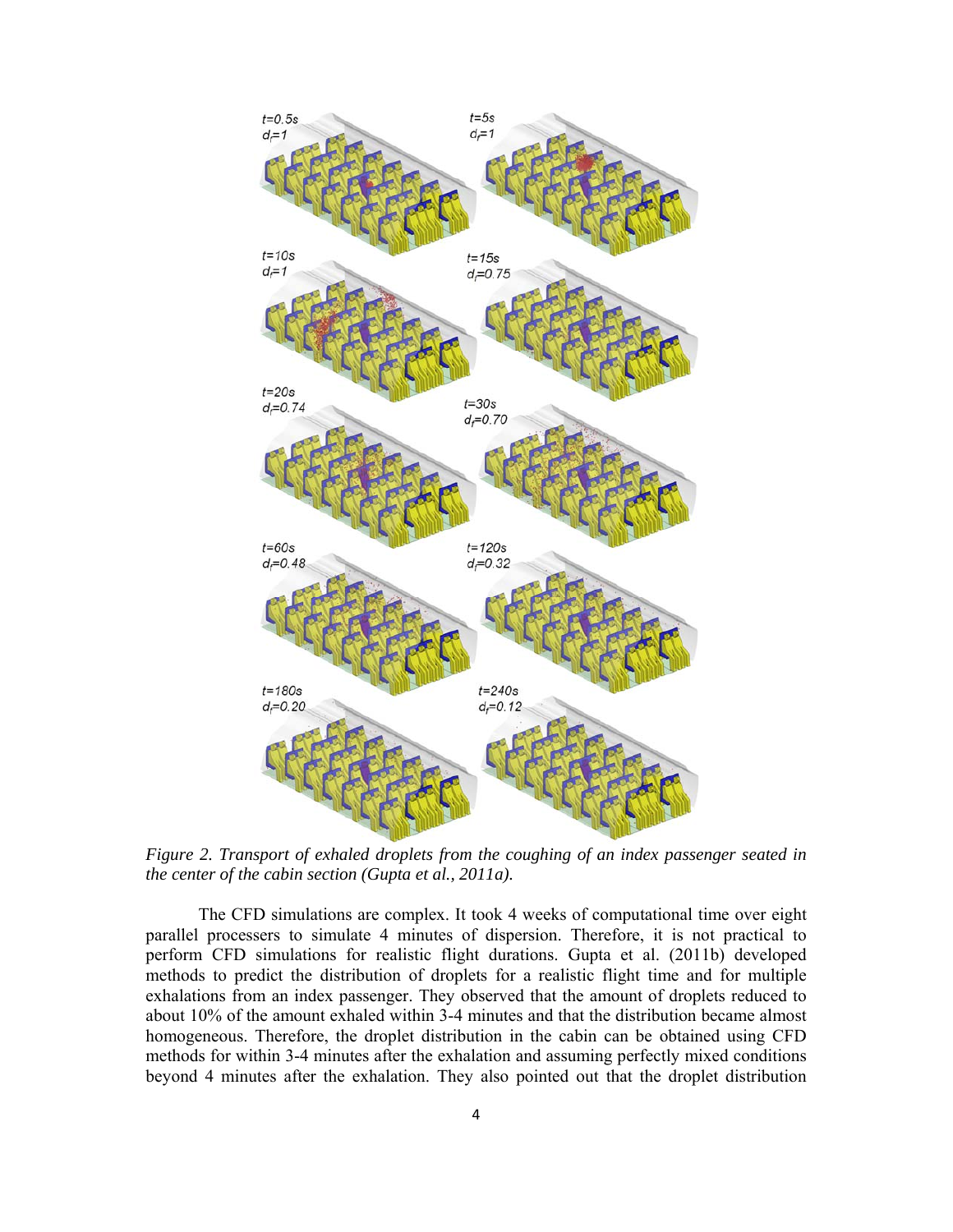obtained from a single exhalation CFD study can be superimposed with appropriate time differences to obtain the distribution of exhaled droplets from multiple exhalations. Therefore, the CFD simulation of a single cough exhalation was carried out for 4 minutes of time. Based on the droplet distribution obtained from the 4 minutes of CFD simulation and the perfectly mixed conditions, the distribution of the droplets was calculated for a realistic flight duration. Then using the method of superposition, the droplet distribution was calculated for a multiple coughing exhalation case. As not all of the exhaled droplets may contain infectious agents, we first need to characterize the amount of infectious agent dose present in the exhaled droplets.

The infectious agent dose could be represented as the tissue culture infectious dose (TCID50), colony forming unit (cfu), virus RNA particle, or quanta (Wells, 1955). There are a few studies that quantified the dose exhaled for some of the airborne infectious diseases. Alford et al. (1966) quantified the dose exhaled by influenza patients in terms of  $TCID_{50}$ . Yeager et al. (1967) measured the amount of cfus in patients with TB. Recently, Fabian et al. (2009) and Milton et al. (2010) conducted controlled experiments and quantified the amount of influenza virus RNA particles exhaled from the breathing and coughing of influenza infected people. The dose exhaled during various epidemics was also calculated in terms of quanta (Qian et al., 2009 and Rudnick and Milton, 2003). Quanta is a term defined by Wells, 1955 that indicates that if a person inhales one quanta, the probability of his getting infected is 1-1/e.

Any of these quantities can be used to define the amount of dose exhaled, then the dose inhaled can be calculated using equation (1) (Gupta et al., 2011b).

$$
d_i(t) = \sum I n_f d_{ex} \alpha(t - t_0) \ p_i(t) \ c_i(t) \ \Delta t \tag{1}
$$

where,  $d_i(t)$  is the infectious agent dose inhaled by the i<sup>th</sup> passenger until time t, In<sub>f</sub> is the inhalability (Millage et al., 2010),  $d_{ex}$  is the infectious agent dose exhaled by the index passenger, and  $\alpha$  is the viability of the infectious agent, i.e., the fraction of total infectious agents that are active at time t. This is generally defined with reference to the time the infectious agents are exhaled. The  $t_0$  is the time when the infectious agents are exhaled; therefore, it is a function of t-t<sub>0</sub>. The  $p_i$  is the rate of inhalation (volume/time) for the i<sup>th</sup> passenger and is zero during exhalation. (Gupta et al., 2010) and the  $c_i$  is the fractional concentration of expiratory droplets in the vicinity of the  $i<sup>th</sup>$  passenger. The fractional concentration of droplets in the vicinity of the  $i<sup>th</sup>$  passenger was obtained by dividing the average concentration of droplets in a zone around the nose of the  $i<sup>th</sup>$  passenger with the droplets exhaled by the index passenger during the exhalation.

The risk was calculated using the deterministic and the probabilistic (stochastic) models. Haas et al. (1999) discussed these models in detail. The dose inhaled by the susceptible passengers was calculated using equation (1) and fed into these models to quantify the risk.

Deterministic models are based on the inhaled dose of infectious agents. A person can get infected only when he/she inhales more than or equal to his/her tolerance dose (Haas et al., 1999). This tolerance dose can vary based on the type of infectious agent and the immunity of the susceptible person. But to our knowledge, there is no study that quantifies the tolerance dose in terms of  $TCID_{50}$ , cfu, or influenza virus RNA particles. Therefore, even though the dose inhaled can be quantified, the risk cannot be quantified. But the inhaled dose can give an indication of the relative risk of infection.

On the other hand, the probabilistic models are based on probability distribution such as Poisson's or Beta-Poisson's distribution. The probabilistic models do not tell if a person will get infected or not, but can estimate the probability of a person getting infected. Some of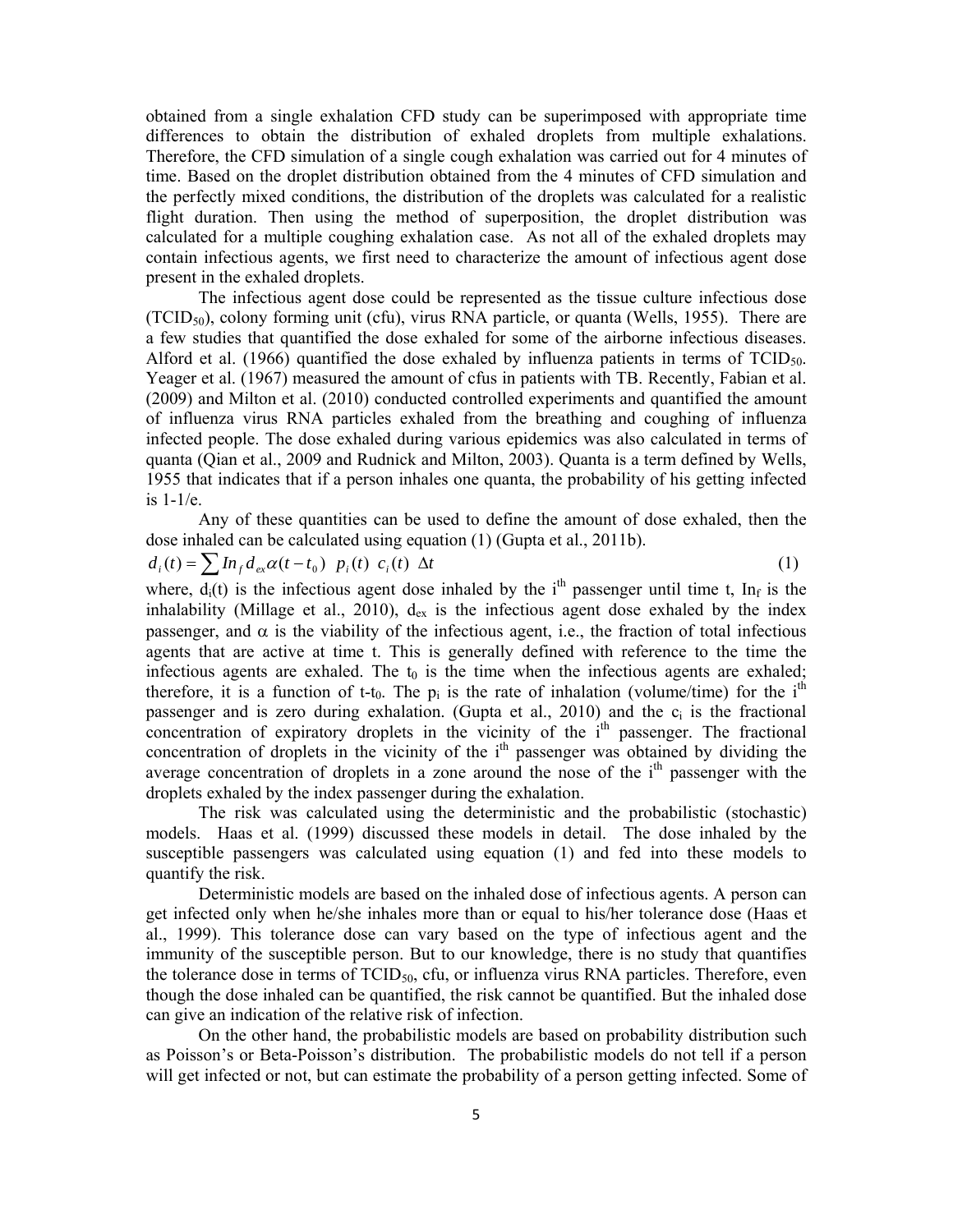the most popular probabilistic models are the dose-response model (Haas, 1983) and the Wells-Riley model (Riley et al., 1978). Recently, Sze To and Chao (2010) have reviewed the advantages and disadvantages of these models. Equation (2) shows the mathematical form of the probability of risk given by the Wells-Riley equation and is given by:

$$
P = \frac{D}{S} = 1 - \exp\left(-\frac{n_i q p}{Q} t\right) = 1 - \exp(-d_{is})
$$
 (2)

The dose response model can be written mathematically as:

$$
P = \frac{D}{S} = 1 - \exp(-\,r d_i) \tag{3}
$$

where P is the probability of infection, D is the number of developed (secondary) infection cases, S is the number of susceptible cases,  $n_i$  is the primary infected cases, q is the quanta release rate, p is the pulmonary ventilation rate, Q is the ventilation rate, r is the contact rate (or capacity to cause infection), and  $d_i$  is the inhalation dose.  $d_{i,s}$  represents the infectious inhalation dose under a perfectly mixed steady state scenario. The value of r depends on the human response to the airborne infection. Some of the studies on mice for tubercle found that the best fitting r value is one (Wells, 1955). Recently, Jones et al. (2009) suggested a value of 0.0218 based on infections in monkeys. Therefore, the accuracy of the probability of risk will depend on the value of r. Similarly, the calculation of risk using the Wells-Riley approach requires information on quanta. The information on quanta for various epidemics was calculated (Riley et al., 1978; Rudnick and Milton, 2003 and Qian et al., 2009) using the Wells-Riley equation (Riley et al., 1978). The quanta values were back calculated by substituting the number of susceptible and infected people, the ventilation rate and pulmonary rate, and the time of exposure. Therefore, the quanta calculations were not direct. As the method on predicting the quanta exhaled is not direct, people have debated about its accuracy (Sze To and Chao, 2010). But even though the method is not direct because the information (quanta) is the infectious dose, it can characterize the risk.

We used both the approaches, deterministic and Wells- Riley equation to evaluate the risk. The dose inhaled was calculated using equation (1) for deterministic method in terms of influenza virus RNA particle. The quanta inhaled by each passenger were obtained using deterministic approach (equation (1)) by replacing the dose with quanta. The quanta inhaled by each passenger was then substituted in equation (2) in place of  $d_{i,s}$  to obtain the probability of infection. Figure 3 shows all the steps involved in the approach. The risk can be reduced using N-95 masks as they can reduce the amount of inhaled infectious agents (Weiss et al., 2007). The total leakage through the N-95 masks was observed to be less than 10% (Grinsphun et al., 2009). This means that the inhaled dose can be reduced to 10% if passengers wear an N-95 mask; also, the risk of infection would be lower.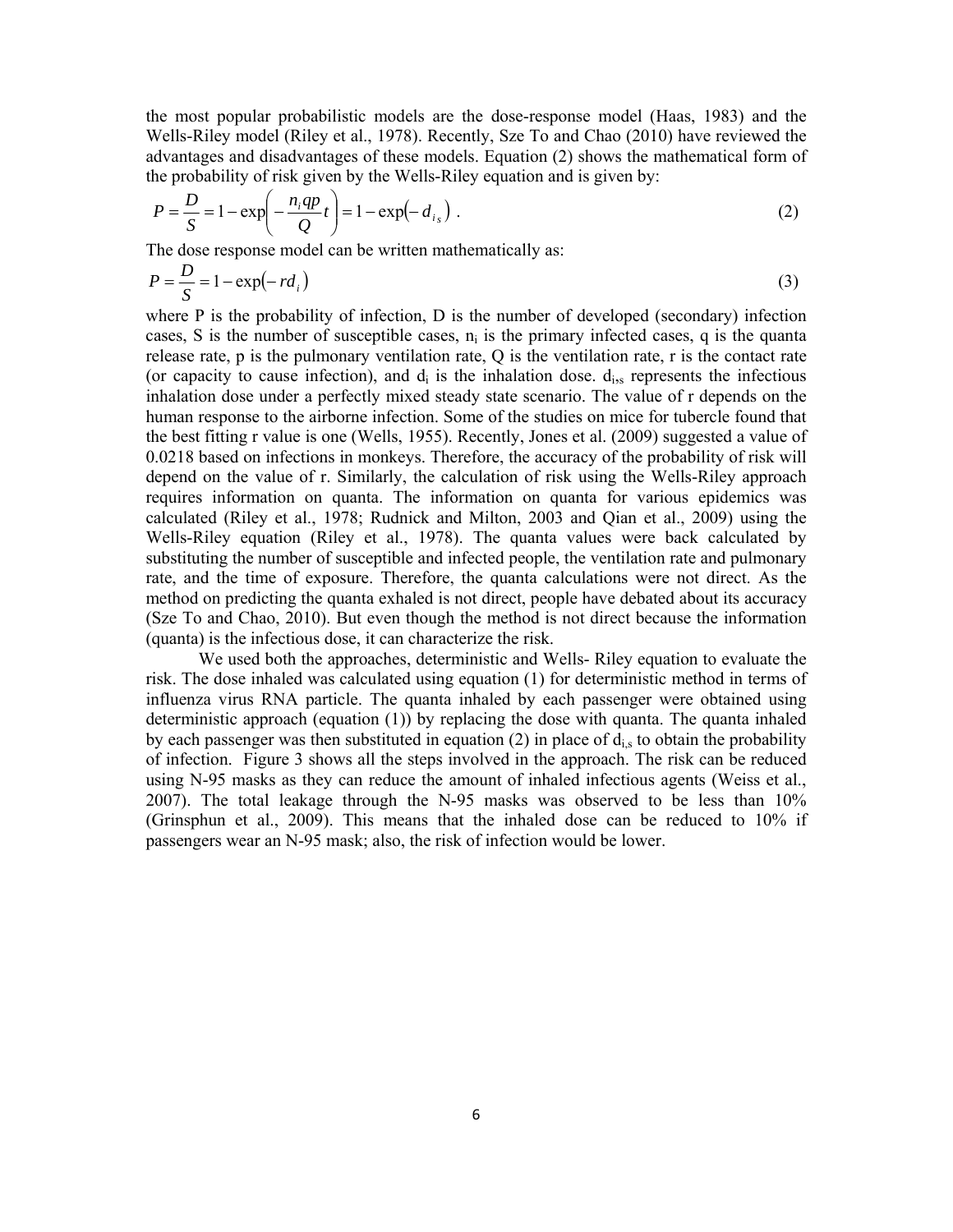

*Figure 3. Total approach to predicting the airborne infection risk.* 

## **Case Description**

A case of influenza spread was studied in a fully occupied twin aisle cabin with the index passenger seated at the center of the cabin. The risk of infection was calculated for the passengers seated in the row of the index passenger and the neighboring rows for 4 hours of flight under a total ventilation rate of 33.7 ACH (Air Change per Hour, considering 9 l/s flow per passenger). The ventilated air consisted of a half of air from outside and another half recirculated air.

The risk of infection was calculated for passengers in scenarios with wearing and then not wearing N-95 masks. We used influenza virus RNA particles and quanta of influenza as units to define the dose for the deterministic and probabilistic approaches, respectively.

The amount of influenza virus RNA particle exhaled by the index passenger was obtained from the studies of Fabian et al. (2009) and Milton et al. (2010). They measured the rate of exhalation of influenza virus RNA particles from the coughing and breathing of influenza infected patients. It was observed that an influenza infected subject can exhale 0.01 to 2 influenza virus RNA particles per minute (geometric mean 0.1) through breathing. The amount of such influenza virus RNA particles for a cough combined with one minute of breathing ranged from 0.1 to 20000 per minute (geometric mean 3.1) and 0.1 to 100000 per minute (geometric mean 5) for coarse and fine particles, respectively. Therefore, a cough alone can contain 8 (geometric mean) influenza virus RNA particles. An average of 25 coughs per hour was considered as Hsu et al. (1994) and Loudon and Brown (1967) indicated that the cough frequency can vary from 12 to 35 and 3 to 48 per hour, respectively. No breathing exhalations were considered as the amount of infectious agents exhaled from coughing was higher than from breathing. The viability of the influenza virus was assumed to be 1 ( $\alpha$ =1) as Harper (1961) found that the viability of the influenza virus does not change significantly in 4 hours. This information was used in equation (1) to calculate the inhaled amount of influenza virus RNA particles.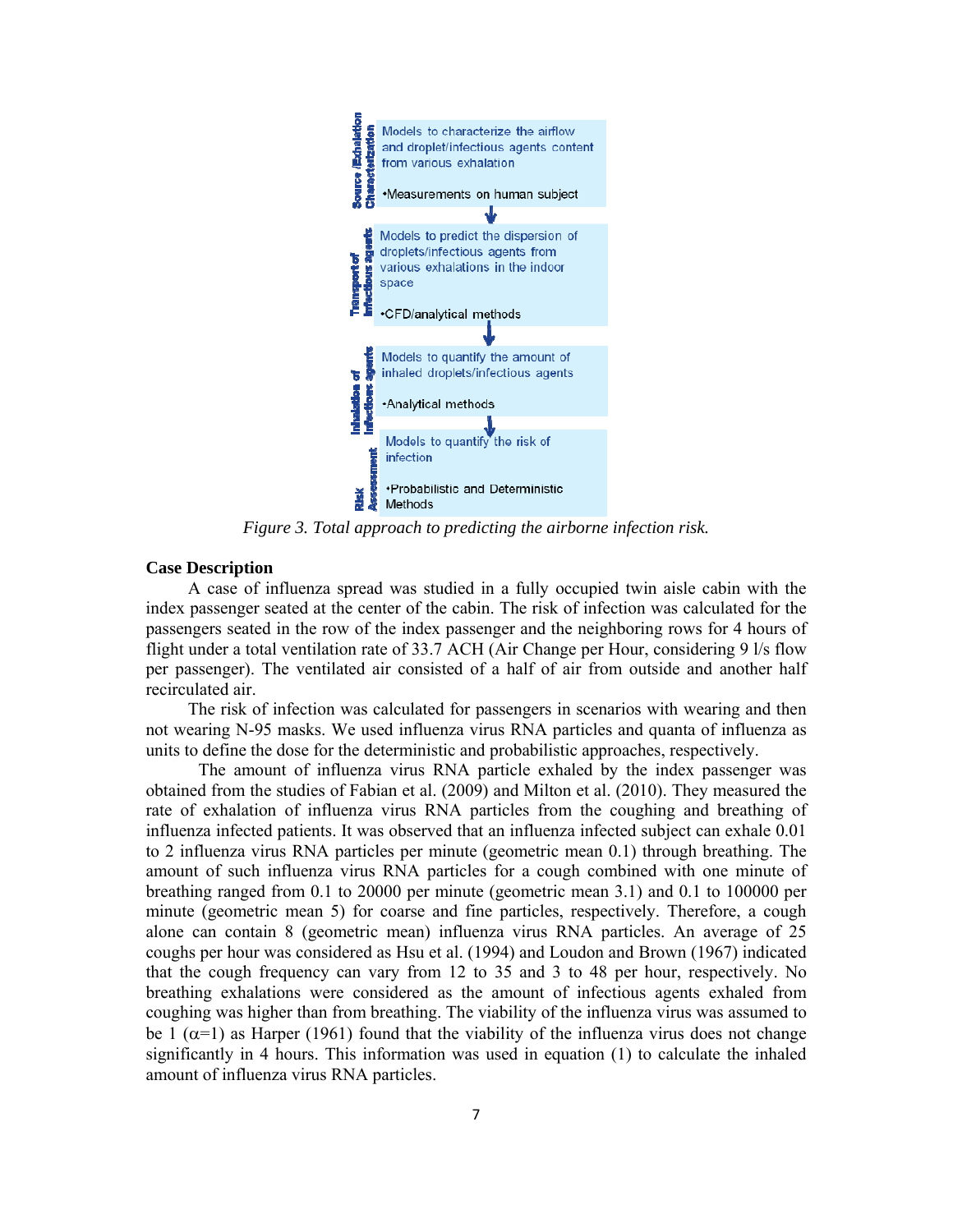The dose exhaled for the probabilistic (Wells-Riley) model was defined in terms of quanta. The rate of exhalation of quanta was calculated based on the influenza epidemic case (Moser et al., 1979). A Boeing 737 flight was delayed for 4.5 hours due to engine failure. There were 54 people on board, with 29 remaining on board throughout the delay. One index passenger was on board and 25 secondary infection cases were observed. Rudnick and Milton (2003) formulated an unsteady Wells-Riley equation and back calculated the quanta release rate for this case under a low air exchange rate to have same secondary infected cases. The quanta release rate was 79 and 128 per hour for 0.1 and 0.5 ACH, respectively. We took an average and considered a quanta release rate of 103 per hour. Assuming the same infection spread taking place under a ventilation rate of 33.7 ACH, we found that the quanta release rate would have been 5226 per hour. We studied these cases (103 and 5226 quanta per hour) assuming a ventilation rate of 33.7 ACH. As quanta is an active quantity, we assumed the value of  $\alpha$  to be one. The amount of quanta inhaled was then calculated similarly using equation (1). The probability of infection was calculated for both the quanta release rates.

## **Results**

This section presents the risk of infection from influenza as assessed through the deterministic and probabilistic approaches.

Figures 4 (a), (b), and (c) show the risk of infection from influenza for the passengers seated in the same row and the neighboring rows of the index passenger over a 4-hour flight. The risk evaluated using the deterministic approach was represented as inhaled influenza virus RNA particles, as shown in Figure 4 (a). The index passenger was seated in D. It should be noted that the dose inhaled by the passengers seated in the vicinity of the index passenger was high. The dose inhaled by passenger 5A was high even though the seat was far from that of the index passenger. This was because the droplets exhaled moved backwards and then towards the window in the back and index passenger rows (as shown in Figure 2). The amount inhaled was in accordance with the movement of the droplets. The distribution of dose inhaled was not symmetric but the relative pattern on either side of the cabin was similar. This was due to the asymmetric distribution of expiratory droplets on either side of the cabin. We noticed that the dose inhaled increased linearly if significant time was considered for calculations with the same cough frequency. It was to minimize the effect of random occurrence of coughs. For example the dose inhaled by the passengers for a 2-hour flight was a half that for a 4-hour flight. It can be seen that the number of influenza virus RNA particles inhaled for 4 hours of flight was less than one, but this does not mean that the risk was either low or high, as the influenza virus RNA particles can be more than one influenza virus. Moreover, the tolerance dose for influenza for the passengers is not known. Thus, no comments on the risk of infection can be made, but the relative risk of infection to the passengers can be observed.

On the other hand, the risk evaluated using the probabilistic approach is represented as the probability of being infected by influenza (infection probability) from the index passenger. Figures 4 (b) and (c) show the infection probability for the release rate of 103 quanta per hour and 5226 quanta per hour, respectively. The infection probability is proportional to the amount of quanta of influenza inhaled. Therefore, the infection probability was higher for the passengers seated close to the index passenger and 5G and 5A, as explained earlier. The higher the probability, the greater the chance of getting the infection. Considering the average probability for the passengers, 3 out of the 20 passengers (rounded off) could be infected for the quanta release rate of 103 per hour. This is much lower than the observed case of 25 secondary infection cases out of a total of 29 passengers (Moser et al., 1979) because that outbreak happened under little or no ventilation, while our calculations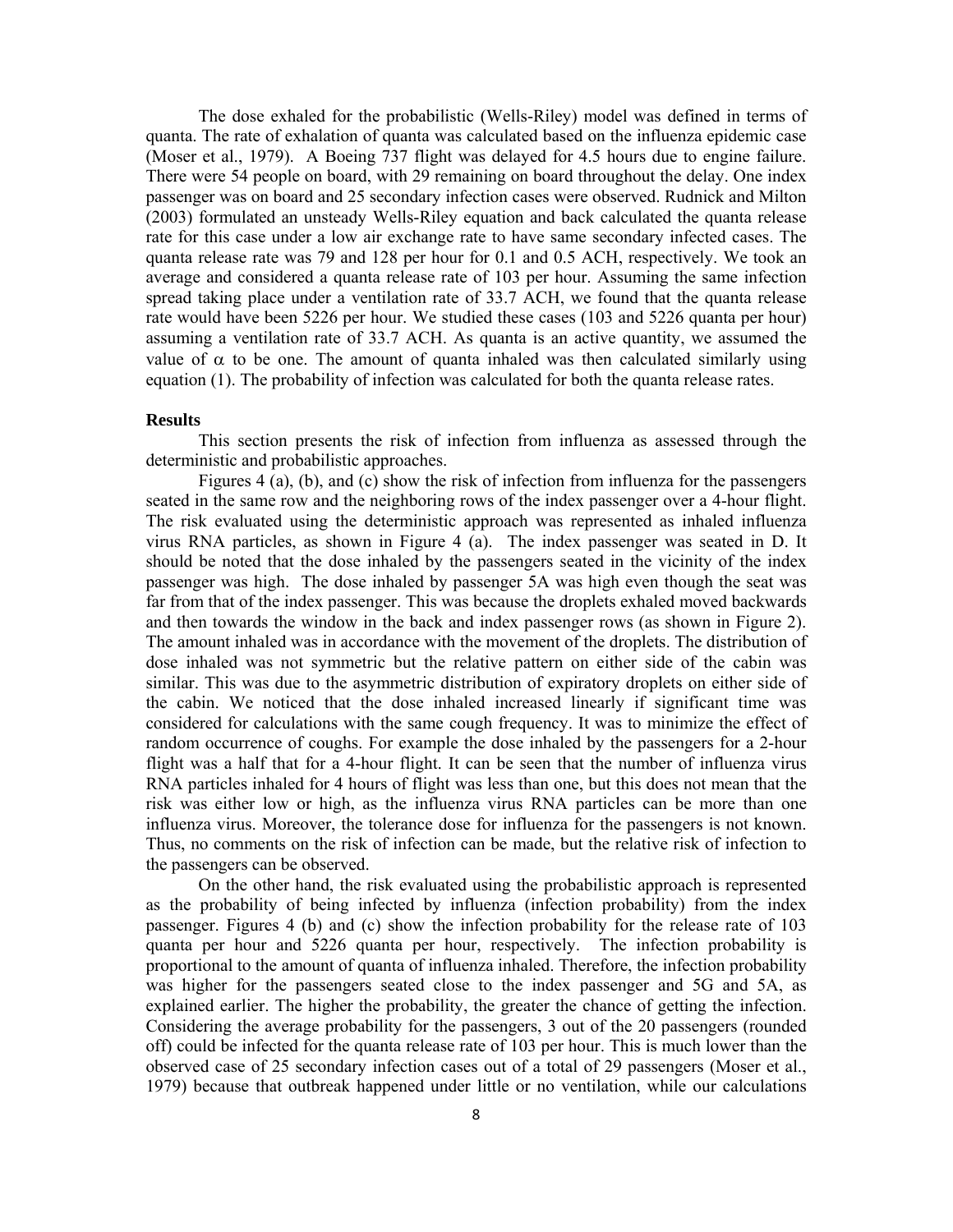were performed assuming a full ventilation of 33.7 ACH. This clearly explains the importance of the ventilation system. Similar calculations on average probability for the quanta release rate of 5226 per hour indicated that all 20 people could be infected with influenza, assuming a full ventilated aircraft and 25 secondary infection cases among the 29 passengers.



*Figure 4. Risk of infection from influenza for the passengers in a 4 hour flight: (a) deterministic approach: inhaled influenza virus RNA particles, (b) probabilistic approach: infection probability at the exhaled dose of 103 quanta per hour, and (c) 5226 quanta per hour.* 

Figures 5 (a), (b), and (c) show the risk of infection from influenza for the case with everyone except the index passenger wearing a mask. The mask can provide a protection factor of 10 (Gupta 2010); therefore, the amount of influenza virus RNA particles would be  $1/10<sup>th</sup>$  of that inhaled without the masks, as shown in Figure 4(a). If the index passenger is also wearing a mask, the amount would be even lower. Similarly, the quanta inhaled with the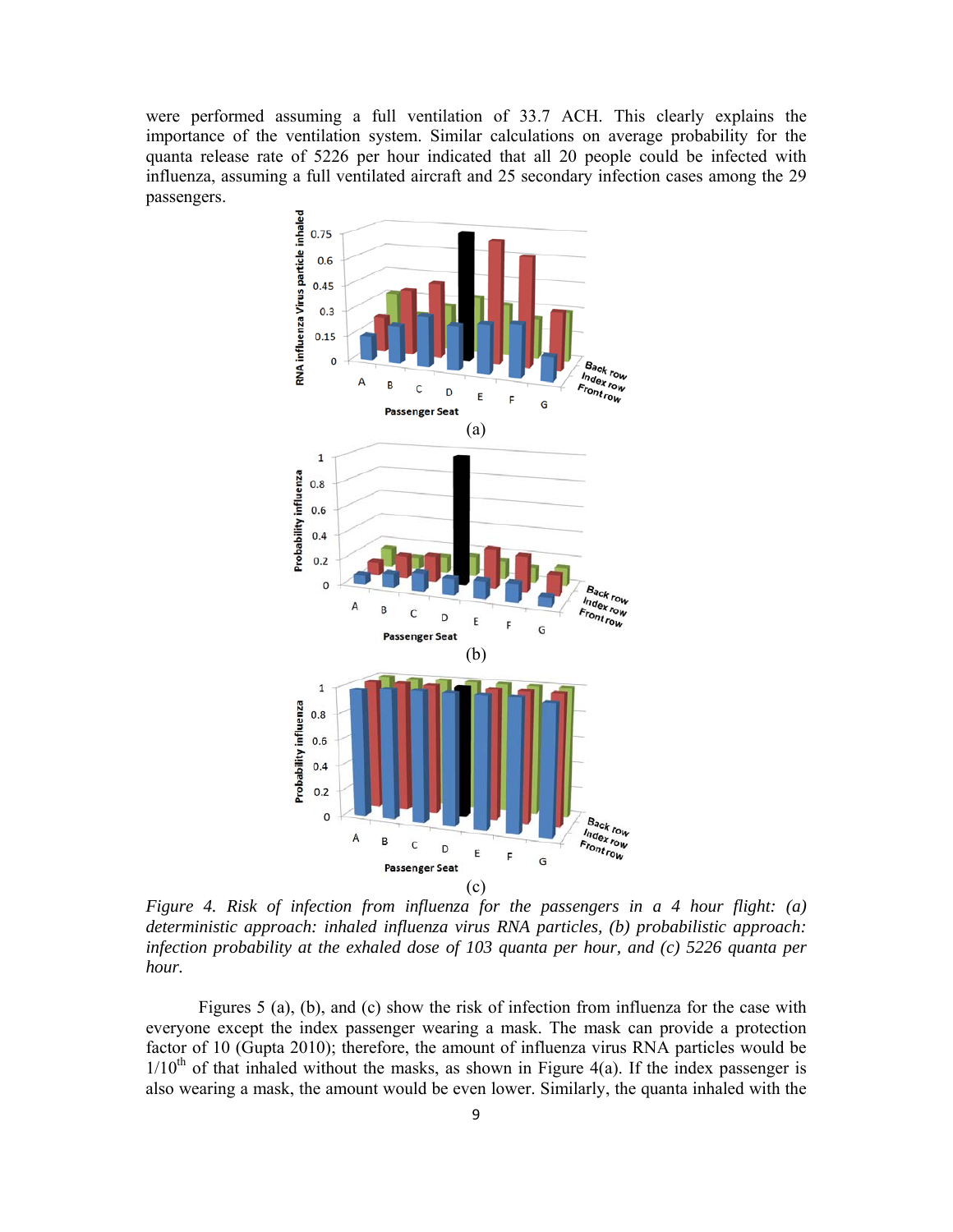masks would be 10% of the quanta inhaled without the mask and thus the infection probability with the mask would be lower than without the mask, as shown in Figures 4(b) and (c). Considering the average probability of infection for this case, it was found that none of the 20 and 11 out of the 20 passengers may get infected for the quanta release rate of 103 and 5226 per hour, respectively. This is lower than the average probability of infection without the mask case, which was 3 out of 20 and 20 out of 20 for the quanta release rate of 103 and 5226 per hour, respectively. This clearly indicates the usability and importance of N-95 respirator masks against exposure from inhalation.



*Figure 5 Risk of infection from influenza for the passengers in a 4 hour flight for a case with all the passengers except the index passenger wearing masks: (a) deterministic approach: inhaled influenza virus RNA particles, (b) probabilistic approach: infection probability at the exhaled dose of 103 quanta per hour, and (c) 5226 quanta per hour.*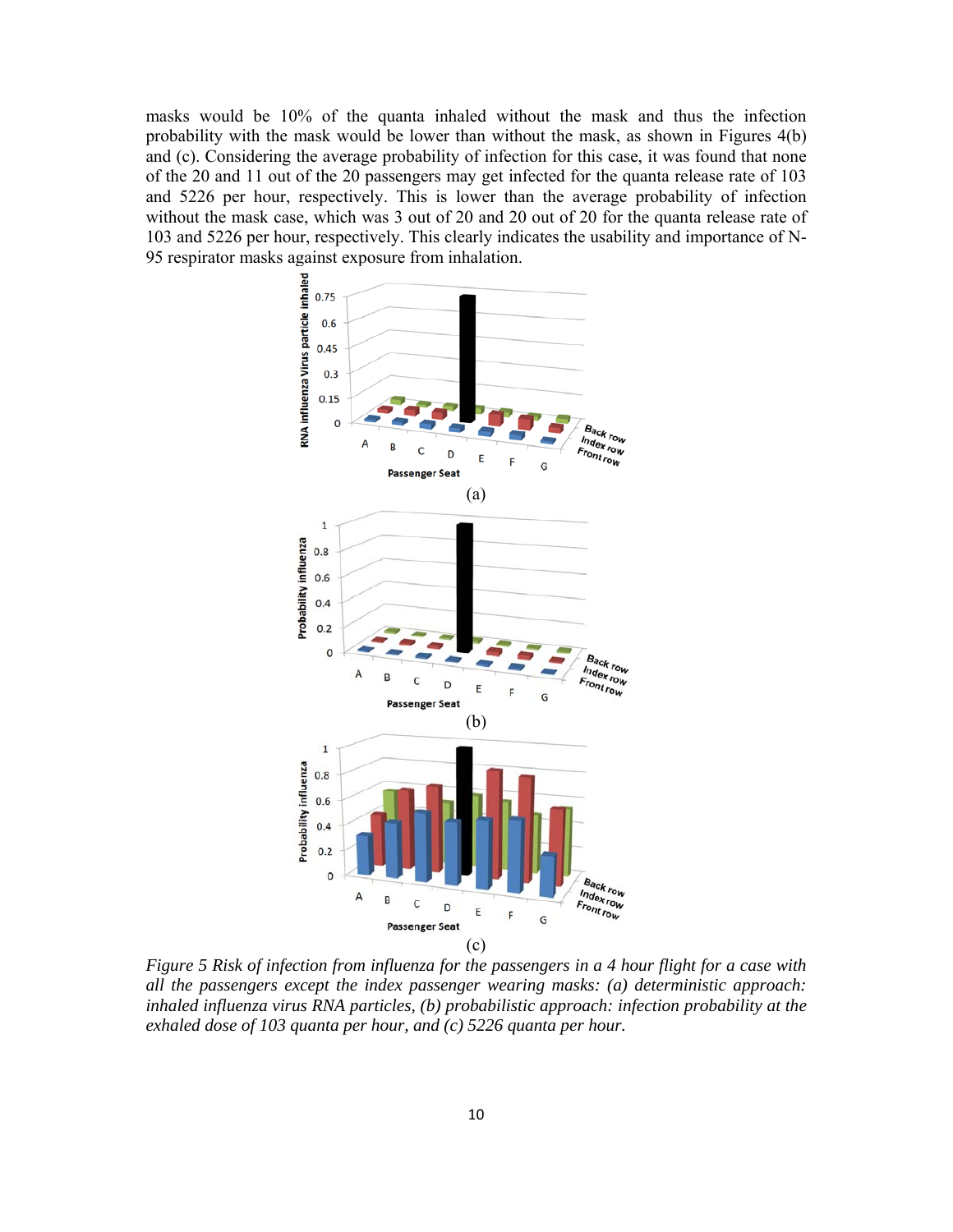### **Discussion**

The study quantified the risk of airborne infection for the influenza outbreak case (Moser et al., 1979) based on the inhaled dose, which is a function of the infectious dose exhaled by an index passenger. This investigation used the exhaled dose data collected by Fabian et al. (2009) and Milton et al. (2010) and an influenza outbreak case (Moser et al., 1979). The infectious dose exhaled by the index passenger can vary with the index passenger's infectious condition and so can the dose inhaled by susceptible passengers and the probability of their getting infected. Therefore, the risk to susceptible passengers can be different from that of other cases.

The total protection level provided by the N95 respirator mask was considered to be 10% from the literature (Gupta, 2010 and Grinsphun et al., 2009), but the values can vary based on the fit. Therefore, the reduction in risk if passengers wear N-95 masks can also vary with the fit.

The risk was calculated in a twin aisle cabin configuration under a 33.7 ACH ventilation rate. The risk for other cabin configurations at other operating conditions could be different as the spatial and temporal distributions of infectious agents and thus the risk of infection can vary with the aircraft cabin configuration and the ventilation rate.

The model developed accounted for the risk of infection from an airborne route but did not account for the risk of infection from direct/indirect contact or droplets. We also did not account for infection risk that may come from fomite contamination and possible resuspension on cabin surfaces.

### **Conclusions**

An approach to predicting the spatial and temporal distributions of airborne infection risk in an aircraft was discussed. Using the exhalation and inhalation models (Gupta et al., 2009 and 2010) and the CFD techniques (Gupta et al., 2011a), this investigation calculated the spatial and temporal distributions of droplets in an aircraft cabin. The dose inhaled by the passengers in the cabin was then determined for a 4 hour flight with an influenza outbreak case. The risk of infection was quantified based on the inhaled dose for the passengers seated in the same row and the neighboring rows of the index passenger.

The deterministic approach quantified the dose as the number of influenza virus RNA particles, because the tolerance dose in terms of influenza virus RNA particles was not available. The probabilistic approach used the Wells Riley equation to quantify the probability of influenza infection based on the spatial distribution of quanta inhaled by the passengers. It was found that the probability of influenza can be reduced by using N-95 respirator masks as it can reduce the amount of inhaled viruses. In addition, the approach and methods developed can easily be extended to other enclosed spaces.

## **Acknowledgements**

This project was partially supported by the National Basic Research Program of China (The 973 Program) through grant No. 2012CB720100 and partially funded by the U.S. Federal Aviation Administration (FAA) Office of Aerospace Medicine through the National Air Transportation Center of Excellence for Research in the Intermodal Transport Environment under Cooperative Agreement 10-C-RITE-PU. Although the FAA has sponsored this project, it neither endorses nor rejects the findings of this research. This information is presented in the interest of invoking technical community comment on the results and conclusions of the research.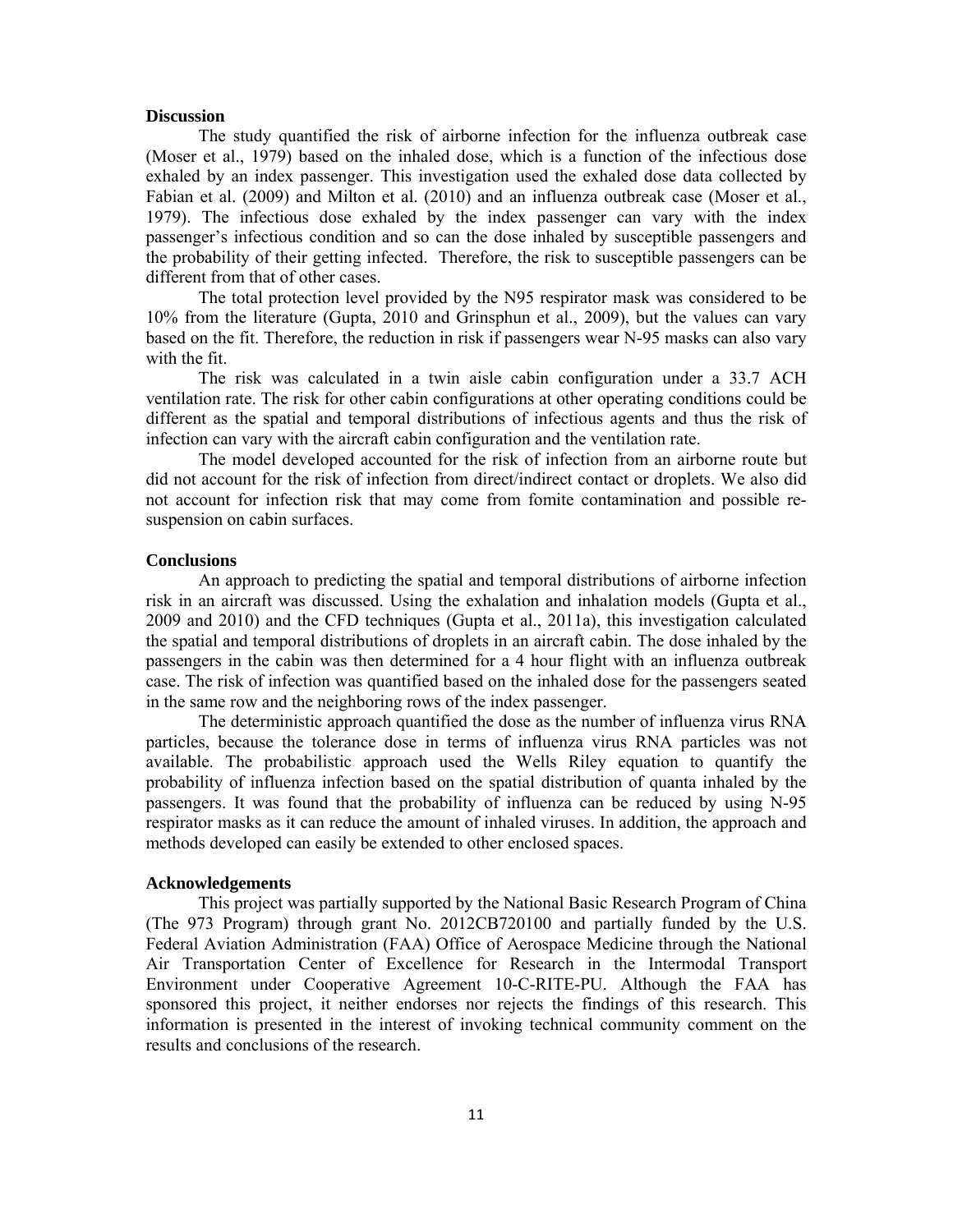## **References**

Alford, R.H., Kasel, J.A., Gerone, P.J. and Knight, V. (1966) Human influenza resulting from aerosol inhalation, *Proc. Soc. Exp. Biol. Med.*, **122**, 800–804.

Cole, E.C. and Cook, C.E. (1998) Characterization of infectious aerosols in health care facilities: An aid to effective engineering controls and preventive strategies. *American Journal of Infection Control* , **26**, 453–464.

Fabian, P.M., McDevitt, J.J. and Milton, D.K. (2009) Influenza virus in fine particles exhaled during tidal breathing and coughing. In *Proceedings of the American Thoracic Society Conference*, San Diego.

Fluent (2005). *Fluent 6.2 Documentation*. Fluent Inc., Lebanon, NH.

Gupta, J.K., Lin, C.-H., and Chen, Q. (2009) Flow dynamics and characterization of a cough. *Indoor Air*, **19** (6), 517-525.

Gupta, J.K. (2010) Respiratory exhalation/inhalation models and prediction of airborne infection risk in an aircraft cabin. Ph.D. Thesis, School of Mechanical Engineering, Purdue University.

Gupta, J.K., Lin, C.-H., and Chen, Q. (2010) Characterizing exhaled airflow from breathing and talking*. Indoor Air*, **20**(1), 31-39.

Gupta, J.K., Lin, C.-H., and Chen, Q. (2011a) Transport of expiratory droplets in an aircraft cabin. *Indoor Air*, **21**(1), 3-11.

Gupta, J.K., Lin, C.-H., and Chen, Q. (2011b) Inhalation of expiratory droplets in aircraft cabin. *Indoor Air*, **21**, 341-350.

Grinsphun, S.A., Haruta, H., Eninger, R.M., Reponen, T., McKay R.T. and Lee S. (2009) Performance of an N95 filtering facepiece particulate respirator and a surgical mask during human breathing: Two pathways for particle penetration. *Journal of Occupational and Environmental Hygiene*, **6**, 593-603.

Haas, C.N. (1983) Estimation of risk due to low doses of microorganisms: A comparison of alternative methodologies. *Am. J. Epidemiol.*, **118**, 573–582.

Haas, C.N., Rose, J.B. and Gerba, C.P. (1999) *Quantitative Microbial Risk Assessment*. New York, John Wiley & Sons, Inc.

Harper, G.J. (1961) Airborne micro-organisms: Survival tests with four viruses, *J. Hygiene*, 59, 479-486.

Hoppe, P. (1981) Temperature of expired air under varying climatic conditions. *International Journal of Biometeor*, **25**(2), 127-132.

Houk, V.N., Baker, J.H., Sorensen, K., et al. (1968) The epidemiology of tuberculosis infection in a closed environment. *Archives of Environmental Health*, **16**, 26–50.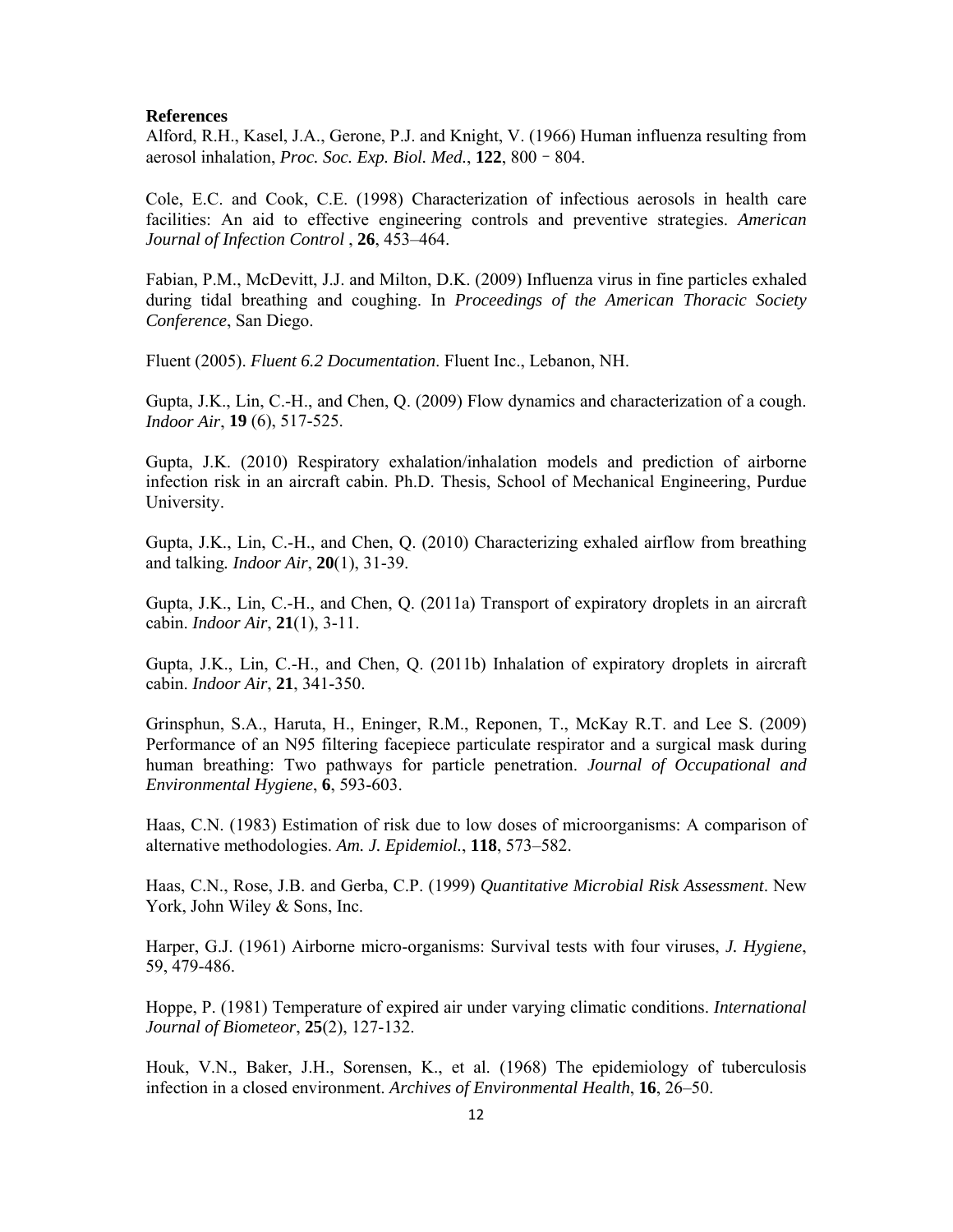Hsu, J.Y., Stone, R.A., Logan-Sinclair, R.B., Worsdell, M., Busst, C.M. and Chung, K.F. (1994) Coughing frequency in patients with persistent cough: Assessment using a 24 hour ambulatory recorder, *Eur Respir J*, **7**, 1246-1253.

Jones, R.M., Masago, Y., Bartrand, T., Nicas, M. and Rose J.B. (2009) Characterizing the risk of infection from mycobacterium tuberculosis in commercial passenger aircraft using quantitative microbial risk assessment. *Risk Analysis*, **29(3)**, 355 – 365.

Kenyon, T.A., Valway, S.E., Ihle, W.W., Onorato, I.M. and Castro, K.G. (1996) Transmission of multidrug resistant mycobacterium tuberculosis during a long airplane flight. *New England Journal of Medicine*, **334**, 933-938.

Khan K., Memish Z.A., Chabbra A., Liauw J., Hu W., Janes D.A., Sears J., Arino J., Macdonald M., Calderon F., Raposo P., Heidebrecht C., Wang J., Chan A., Brownstein J., and Gardam M. (2010) Global public health implications of a mass gathering in Mecca, Saudi Arabia during the midst of an influenza pandemic. *Journal of Travel Medicine,* **17**(2), 75-8.

Kirking, H.L., Cortes, J., Sherry, B., Hall, A.J., Cohen, N.J., Lipman, H., Kim, C., Daly, E.R., and Fishbein, D.B. (2010) Likely Transmission of Norovirus on an Airplane, October 2008. *Clinical Infectious Diseases*, **50**(9), 1216-1221.

Ko, G., Thompson, K.M. and Nardell, E.A. (2004) Estimation of tuberculosis risk on a commercial airliner. *Risk Analysis*, **24**, 379–88.

Lee, S., Grinshpun, S. and Reponen T. (2008) Respiratory performance offered by N95 respirators and surgical masks: Human subject evaluation with NaCl aerosol representing bacterial and viral particle size range. *American Occupational Hygiene*, **52**, 177-85.

Loudon, R.G. and Brown, L.C. (1967) Cough frequency in patients with respiratory disease. *Am Rev Respir Dis.*, **96**, 1137-1143.

Mangili, A. and Gendreau, M.A. (2005) Transmission of infectious disease during commercial air travel. *Lancet*, **365**, 989-996.

Millage, K.K., Bergman, J., Asgharian, B. and McClellan, G. (2010) A review of inhalability fraction models: Discussion and recommendations, *Informa Healthcare*, **22(02)**, 151-159.

Milton, D.K., Fabian, P.M., Angel, M., Perez, D.R. and McDevitt, J.J. (2010) Influenza virus aerosols in human exhaled breath: Particle size, culturability, and effect of surgical masks. In *Proceedings of the American Thoracic Society Conference*, New Orleans.

Moser, M.R., Bender, T.R., Margolis, H.S., Noble, G.R., Kendal, A.P. and Ritter, D.G. (1979) An outbreak of influenza aboard a commercial airliner. *American Journal of Epidemiology*, **110**, 1–6.

Nachega, J.B, and Chaisson, R.E. (2003) Tuberculosis drug resistance: A global threat. *Clin Infect Dis*, **36**(Suppl 1), 24-30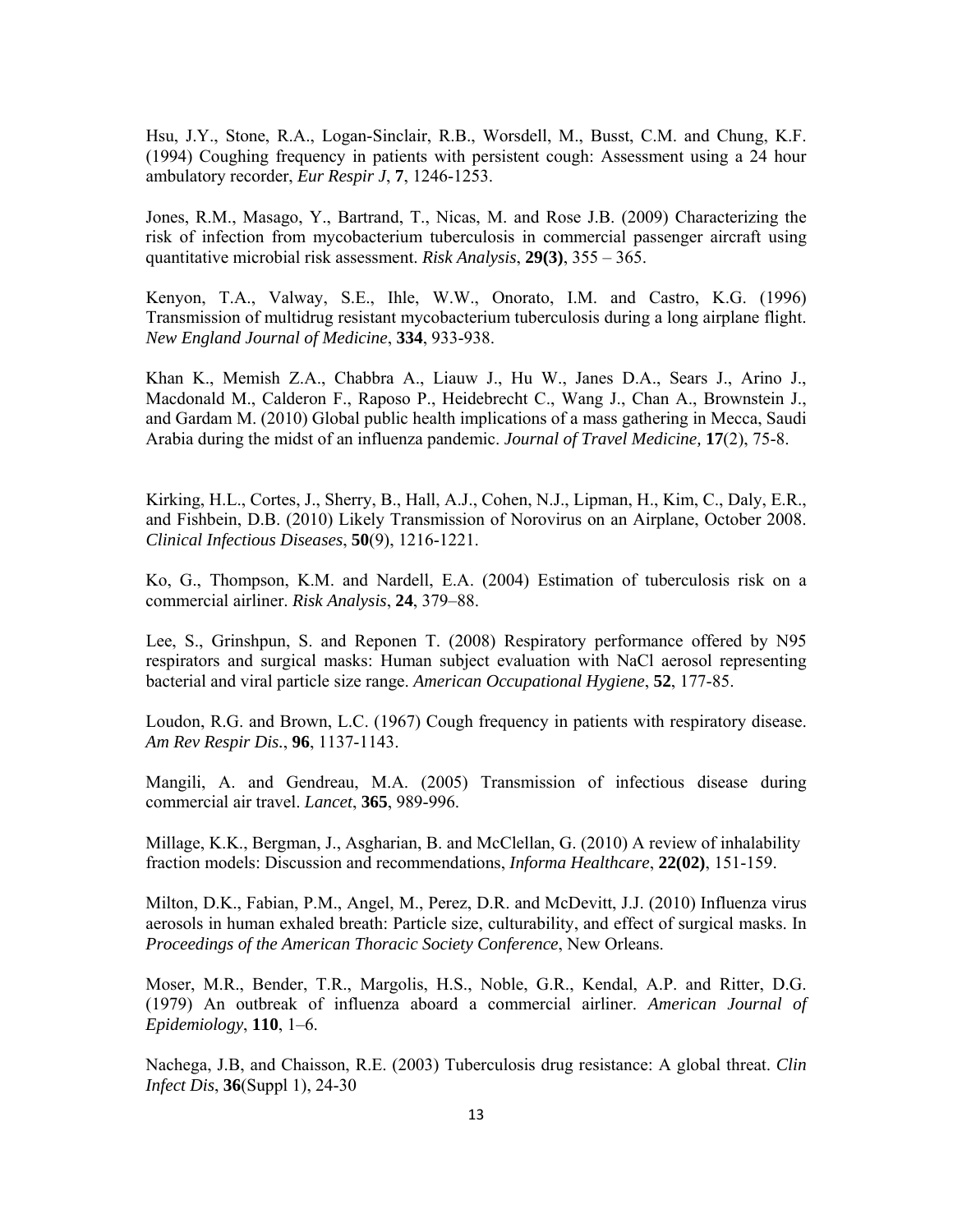Olsen, S.J., Chang, H.L., Cheung, T.Y., Tang, A.F., Fisk, T.L., Ooi, S.P., Kuo, H.W., Jiang, D.D., Chen, K.T., Lando, J., Hsu, K.H., Chen, T.J. and Dowell, S.F. (2003) Transmission of the severe acute respiratory syndrome on aircraft. *New England Journal of Medicine*, **349**(25), 2416-2422.

Patankar, S.V. (1980) *Numerical Heat Transfer and Fluid Flow*. Hemisphere, Washington, DC.

Qian H., Li Y.G., Nielsen P.V. and Huang X.H. (2009). Spatial distribution of infection risk of SARS transmission in a hospital ward. *Build. Environ*. **44**, 1651–165.

Riley, E.C., Murphy, G. and Riley, R.L. (1978). Airborne spread of measles in a suburban elementary school. *American Journal of Epidemiology*, **107**, 421–432.

Rudnick, S.N. and Milton, D.K. (2003). Risk of indoor airborne infection transmission estimated from carbon dioxide concentration. *Indoor Air*, **13**, 237–245.

Sze To, G.N. and Chao, C.Y.H. (2010) Review and comparison between the Wells–Riley and dose-response approaches to risk assessment of infectious respiratory diseases. *Indoor Air*, **20**, 2-16.

US DOT (United States Department of Transportation) (2011). 2010 Traffic Data for U.S Airlines and Foreign Airlines U.S. Flights: Total Passengers up from 2009, Still Below 2008, Washington DC.

Walkinshaw, D.S. (2010) Germs, flying and the truth. *ASHRAE Journal April*, **52**, 70-73.

Wan, M.P., Sze To, G.N., Chao, C.Y.H., Fang, L. and Melikov, A. (2009) Modeling the fate of expiratory aerosols and the associated infection risk in an aircraft cabin environment. *Aerosol Science and Technology*, **43**(4), 322-343.

Weiss, M.M., Weiss, P.D., Weiss, D.E. and Weiss, J.B. (2007) Disrupting the transmission of influenza A: Face masks and ultraviolet light as control measures. *American Journal of Public Health,* **97**, Supplement 1.

Wells, W.F. (1955) *Airborne Contagion and Air Hygiene*. Cambridge University Press, Cambridge MA, 117–122.

Yan, W., Zhang, Y., Sun, Y. and Li, D. (2009) Experimental and CFD study of unsteady airborne pollutant transport within an aircraft cabin mock-up. *Building and Environment*, **44**(1), 34-35.

Yang, S., Lee, G.W.M., Chen C.M., Wu, C.C. and Yu, K.P. (2007) The size and concentration of droplets generated by coughing in human subjects. *Journal of Aerosol Medicine*, **20**(4), 484-494.